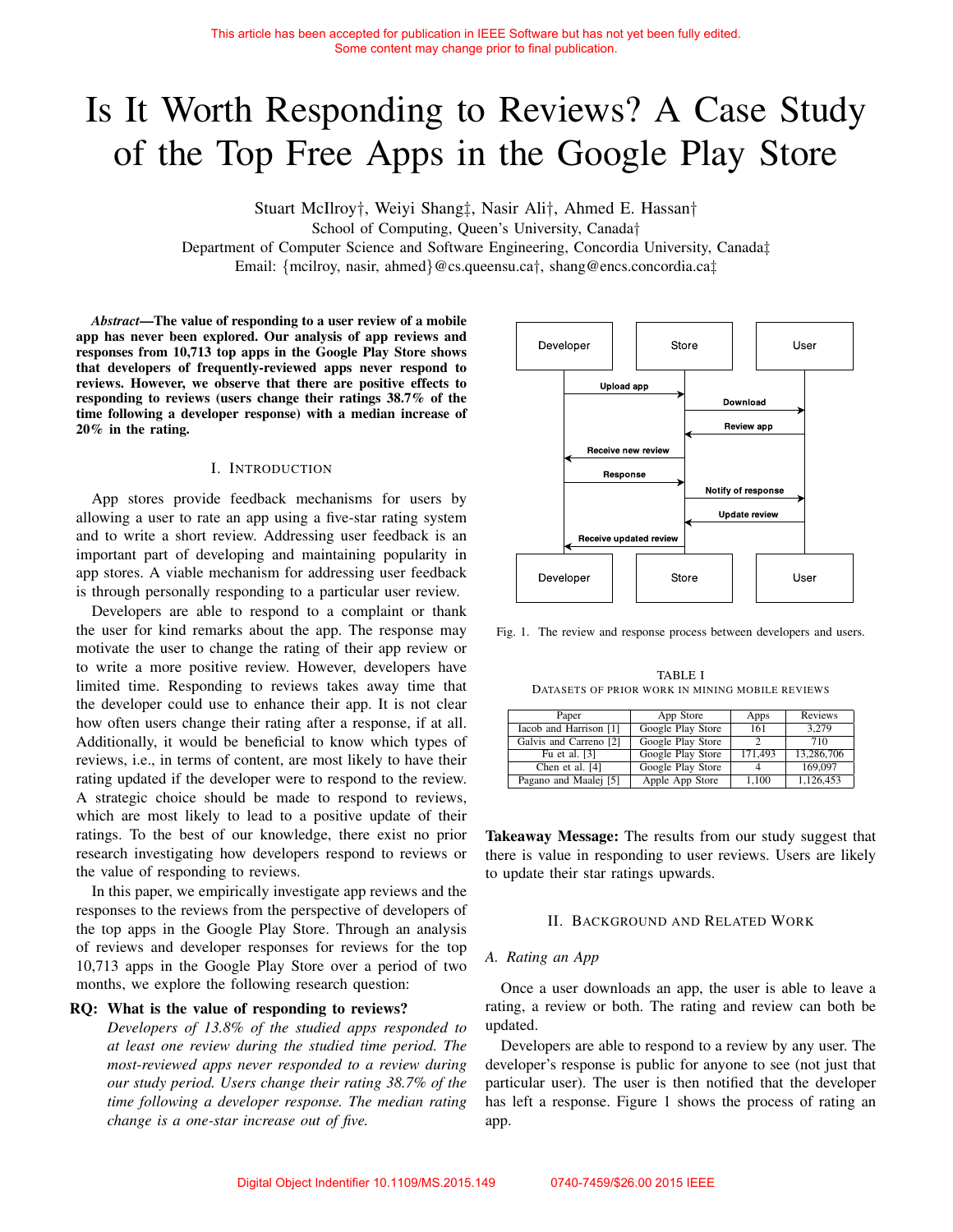# *B. Related work*

Previous work confirms that reviews of mobile apps have a major impact on the success of an app [6–8]. Harman *et al*. show a strong correlation between app ratings and the total downloads of an app [6]. User reviews contain information that could help developers improve the quality of their apps, and increase their revenue. Kim *et al*. [7] conducted interviews of app buyers and shows that reviews are one of the key determinants in the user's purchase of an app. Similarly, Mudambi *et al*. [8] showed that user reviews have a major impact on the sales of online products.

The importance of user reviews motivates many recent studies on analyzing and summarizing user reviews for mobile apps as Table I shows. A recent study by Pagano and Maalej analyzed the content of reviews of both free and paid apps in the Apple App Store [5]. Guzman *et al*. [9] identify app features in the reviews using natural language processing techniques and leverage sentiment analysis to identify whether users like the features. Maalej *et al*. [10] propose an automated approach that automatically classifies reviews into four categories: bug reports, feature requests, user experiences, and ratings. Iacob and Harrison [1] built a rule-based automated tool to extract feature requests from user reviews of mobile apps – their approach identifies whether a user review contains a feature request or not. Chandy and Gu identified spam messages in reviews on the Apple App Store [11]. Carreño *et al*. [2] used opinion mining techniques and topic modelling to extract requirements from user reviews. Fu *et al*. present an approach that discovered inconsistencies in apps and analyzed the negative reviews of apps using topic analysis [3]. Khalid *et al*. manually analyzed and categorized one- and two-star reviews [12]. They manually identified the different issues that users complained about in mobile apps. Chen *et al*. propose the most extensive summarization approach to date [4]. They remove un-informative reviews, and prioritize the most informative reviews before presenting a visualization of the content of reviews. Our work differs from these studies as we focus on the value of responding to reviews, which has never been studied before.

# *C. Mobile App Analytics*

Vision Mobile performed a survey of 7,000 developers and found that 40% of developers make use of user analytics tools [13] and 18% use crash reporting and bug tracking tools. Previous studies also highlight that app developers need analytics tools. For example, Pagano and Bruegge conducted a study on how feedback occurs after the initial release of a product [14]. The authors concluded that there is a need to structure and analyze feedback, particularly when it occurs in large quantities.

Nowadays, there exists many app analytics companies, e.g., App Annie (http://www.appannie.com/app-store-analytics/), that specialize in giving developers tools to understand how users interact with the developers' apps, how developers generate revenue (in-app purchases, e-commerce, direct buy), and the demographics of app users. These app analytics companies

also provide developers with overviews of user feedback and logged crash reports. Google has promoted their own extensive analytics tools for Android developers as a key competitive differentiator relative to other mobile stores. The tools measure how users are using an app (e.g., identify the locations of users and how they reached the app). The tools also track sales data (e.g., tracking how the developer makes money through inapp purchases and calculating the impact of promotions on the sales of an app). However, other than crash reporting tools much of the analytics tools available today are mostly sales oriented instead of being software quality oriented.

## III. EMPIRICAL STUDY DESIGN

In this section, we present the design of our study and the data collection and processing methods used in our study.

## *A. Data Selection*

We focus on top apps of the Google Play Store, since top apps often have a large amount of reviews and are more interested in maintaining and growing their user base (and their ratings). Our criteria for selecting an app store is based on its popularity (the Google Play Store is one of the most popular app stores), the ability to respond to reviews (iOS store does not support responding to reviews) and the availability of tools to automatically collect information from the app store. We collected the reviews and responses from 12,000 free-to-download apps from the Google Play Store. Across thirty different categories, e.g., Photography, Sports and Education, we selected the top apps in each category in the USA based on Distimos ranking of apps for a total of 12,000 (Distimo ranks the top 400 apps for each of the 30 categories). Distimo is an app analytic company (http://www.distimo.com/leaderboards/googleplay-store/united-states/top-overall/free). We used Distimo's Spring 2013 top app list. We chose apps that were popular one year ago because we are interested in studying stable mature apps that had not been released recently to avoid the expected frequent burst of reviews following the early releases of an app [5].

# *B. Data Collection*

We developed a crawler to extract the apps information such as app name, user ratings, and reviews. The crawler simulates a mobile device and interfaces with the Google Play API as a regular mobile device. We selected the Samsung Galaxy S3 phone as our simulated device since it is one of the most popular Android devices. We modified the crawler to only collect the relevant information for our study. We instituted a timer to pause the crawler to avoid issuing too many requests and we scaled the crawler over multiple machines to distribute the load.

We ran the crawler on a daily basis over a period of approximately two months beginning on January  $1^{st}$  2014 to March  $2^{nd}$  2014. 1,287 of the 12,000 top apps were not accessible during our crawl (e.g., some app were removed from the store). Hence, we collected data from 10,713 top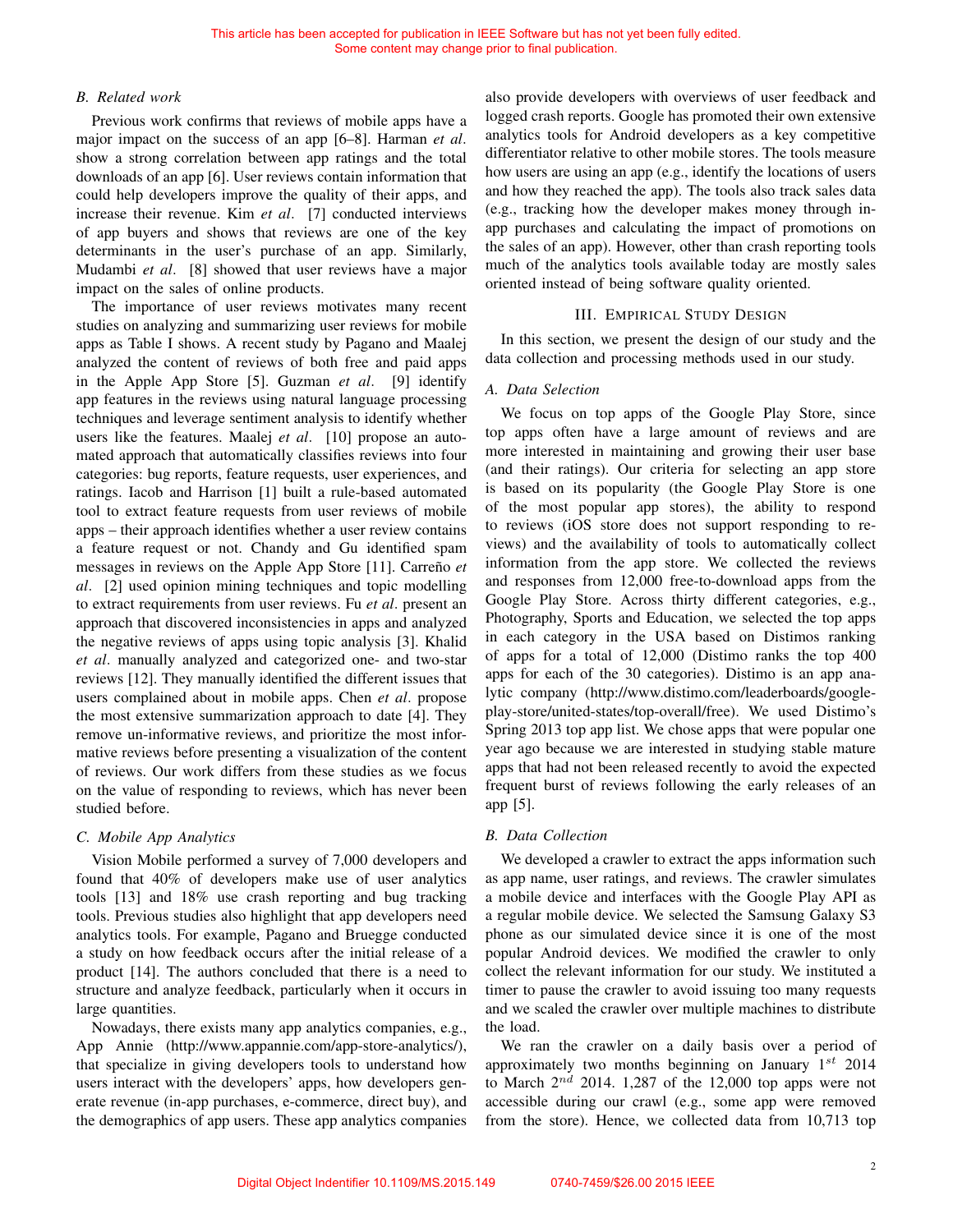apps. 11,047 different releases of apps were collected in the studied time period. An app can have multiple releases. In our dataset, on average, an app has 0.86 releases, i.e., most apps did not publish a new release during our studied release period. 4,073 apps published at least one release. Apps that published at least one new release had an average of 2.28 releases.

A recent study by Martin *et al*. [15] notes that all stores do not provide access to all their reviews. To ensure that we have all the available reviewers, we collected all the reviews on daily basis. A limitation of the Google Play Store is that only the 500 latest reviews per app are accessible. The crawler is unable to access any older reviews. That means if more than 500 reviews occur within the 24-hour period between runs of our crawler, then the crawler will not collect those reviews. This limitation means that we have a conservative estimate of the number of reviews for 20 (0.19%) apps that received more than 500 reviews per 24 hour time period.

#### IV. APPROACH

In this section, we present our approach to answer the research question.

#### *A. Manual analysis*

Pagano and Maalej observed 17 topics of apps reviews in App Apps store [5]. We manually labelled a statistically representative sample of 384 reviews from the Android top apps using the 17 topics that were observed by Pagano and Maalej. We also manually labelled responses from the 111,099 reviews with responses that occurred during the studied time period. Since Pagano and Maalej did not study the types of responses, we followed an iterative process to discover the types of responses until we could not find any additional types. The amount of manually examined reviews and responses is the number required for a statistical sample with a confidence level of 95% and a confidence interval of 5%. In total, we spent approximately 8 hours to manually analyze and label each review and response. The third co-author reviewed the labels for consistency. If both co-authors disagreed, they came to a consensus, which occurred for very few reviews.

#### *B. Automated analysis*

To complement our manual analysis of responses, we performed an additional automated analysis to calculate the average rating change for reviews with responses, the probability of a rating change, and the magnitude of the rating change. We then separated the reviews into 25 automatically generated topics (using LDA [16]) and examined which topics were most likely to lead to a positive change in rating. Our choice of 25 topics is motivated by a desire for general topics that are broad and that most developers would face. Moreover, Pagano and Maalej observed 17 topics for app reviews [5]. We chose 25 to make sure that we observed at least their 17 topics.

For 20 days from April 7th to April 27th we monitored if reviews changed either the rating, comment or response. We denoted a review and all subsequent changes as a review chain. The median review-chain length is 2 (meaning one



Fig. 2. Percentage of responses to the number of total reviews for each app separated by the number of downloads. Excluding apps with zero responses.

review and one response). The maximum review chain is 8. We automatically analyzed 15,208 review chains in total.

#### V. RESULTS

#### *A. Automated analysis*

Most apps do not respond to reviews. Only 13.8% of 10,713 apps responded to reviews during the studied time period. As Figure 2 shows, apps with greater number of downloads never respond, but some apps in the mid-range of number of downloads responded often. The apps with high response percentages have a low number of reviews (possibly indicating that apps with a large number of reviews are overwhelmed already with their reviews).

Responses often lead to a positive change in review rating. Looking at all review chains, we find that 38.7% of the users changed their rating after a response. We also find that the median change in rating was a positive increase of one star (20% increase). This finding demonstrates that developers can benefit from responding to reviews. However, since only 13.8% of the apps have responded to their reviews, developers may not realize that responding to reviews has such a large benefit (a positive median increment of one star). Moreover, we find that the average star rating for the apps that do not respond to reviews is only 1.7. Such low star rating indicates that these apps indeed need a chance to increase their rating by responding to reviews. Some users even updated their review to notify the developer that the response had solved their problem or that the user was thankful that the developer had directly responded to them. We also find that most reviews with responses are low-rated reviews with an average of 2.2 stars. This finding supports prior research, which targeted negative reviews (1 and 2 star reviews [17–19]) as being reviews of great interest and concern to developers of mobile apps (over higher star-rating reviews).

The most common review topic that received responses, at 8% was about crashing. The issue of crashing is a serious one and has a great impact on the experience of the user. It is understandable that developers focus on these reviews. We find that the chance of a rating change for each review topic was distributed between 15% and 42%. The two topics with highest chance of a rating change were about notifications and not being able to connect to the app.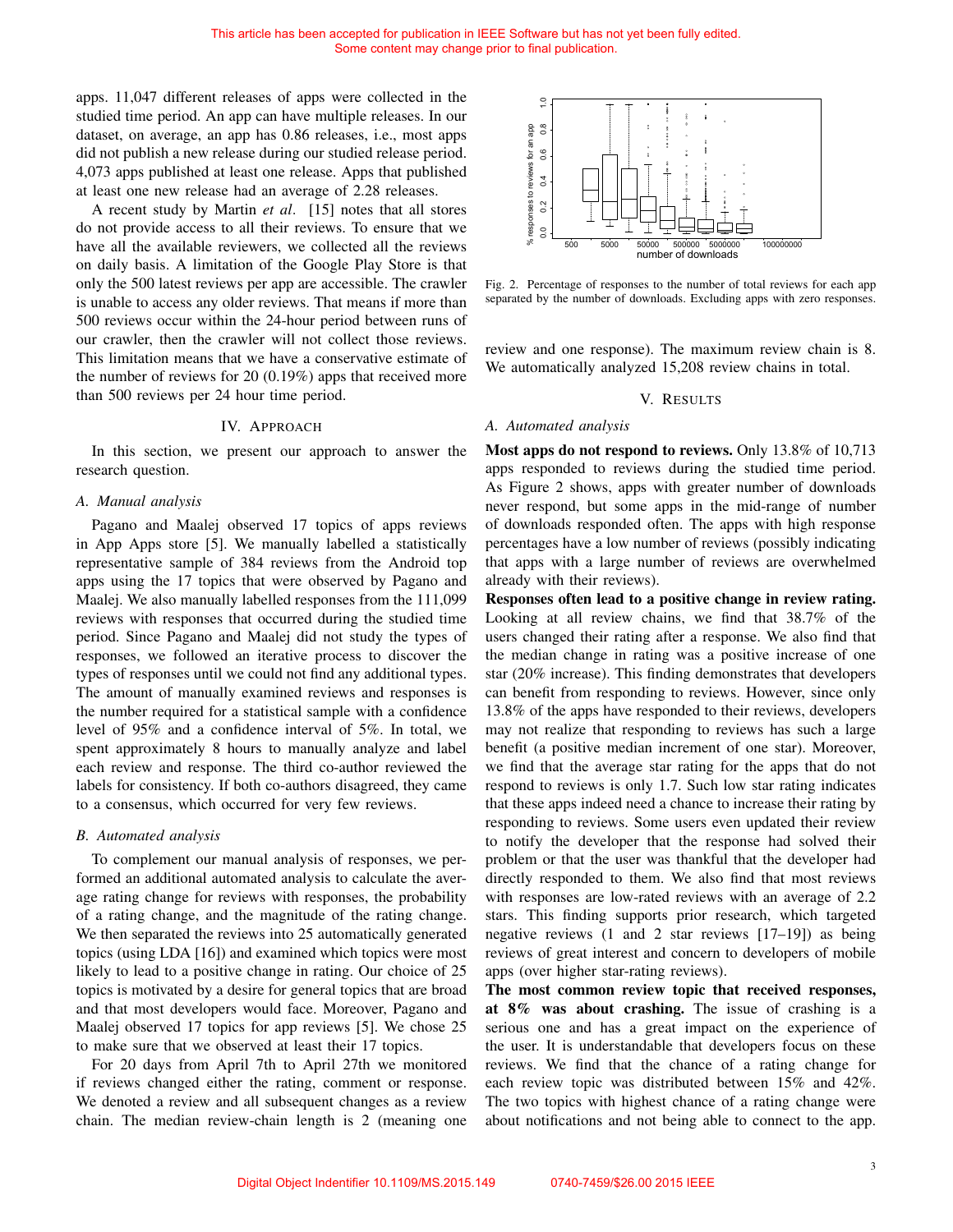| Response Type                                                                                                                                         | Description                                                                                                 |    |
|-------------------------------------------------------------------------------------------------------------------------------------------------------|-------------------------------------------------------------------------------------------------------------|----|
| Instructions                                                                                                                                          | A developer provides assistance on how to use the feature or steps to fix the<br>problem the user is having |    |
| Request<br>Contact                                                                                                                                    | A developer asks the user to contact the developer through a given email.                                   |    |
| <b>Thanks</b>                                                                                                                                         | A developer thanks the user for a positive review.                                                          | 49 |
| Release<br><b>Next</b><br><b>Fix</b>                                                                                                                  | A developer states that a fix for the user problem will appear in the next<br>release.                      | 31 |
| A developer states that the problem is already fixed in the current release. The<br>Current<br>user is asked to update their software.<br>Release Fix |                                                                                                             | 26 |
| Next Release<br>Feature                                                                                                                               | A developer states that the requested user feature will appear in the next<br>release.                      | 12 |
| A developer asks for clarification.<br>Question                                                                                                       |                                                                                                             | 9  |
| Other                                                                                                                                                 | A response is in another language or does not address the user review.                                      |    |
| A developer asks why the positive review does not match the negative rating<br>Rating-review<br>mismatch<br>or vice-versa.                            |                                                                                                             | 6  |
| A developer states the current release contains the feature. The user is asked<br>Current<br>to update their software.<br>Release<br>Feature          |                                                                                                             | 3  |

TABLE III TYPES OF DEVELOPER RESPONSES TO REVIEWS IN OUR SAMPLE.

TABLE II TYPES OF REVIEWS THAT ARE WRITTEN BY USERS IN OUR SAMPLE.

| Review Type  | Description                                        | Amount |
|--------------|----------------------------------------------------|--------|
| Praise       | A user states they are pleased with the app.       | 129    |
| Bug          | A user states there is an error                    | 126    |
| report       | or unexpected behavior occurring.                  |        |
| Dispraise    | A user complaints about the content or features of | 120    |
|              | the app.                                           |        |
| Request      | A user makes a request for a new feature or        | 89     |
|              | addition to the app.                               |        |
| Update issue | A user preferred the previous release of the app.  | 36     |
| Other app    | A user mentions a competitor to the app.           | 10     |
| Other        | Another language.                                  | 10     |

These are specific issues that can be addressed by developers. Users that wrote reviews concerning problems associated with a specific Samsung phone were the most likely to change their review following a response. The responses gave specific advice about the phone.

The most common response topic, at 7%, was concerned with developers notifying the user that a requested feature is either in development or is planned. Once again, the most common response topic is not the one associated with the greatest rating change. The response topic that had the highest chance of changing a rating (with 39.1% chance) was a topic on notifying the user that the issue, about which the user had originally complained, had been resolved. The users may not have known that the issue was fixed and being told personally resulted in a rating change.

# *B. Manual analysis*

We next looked at the review and response types that occur in our manually labelled data. In our manual analysis, more than one type can occur in the same review or response. Any review or response that does not conform to one of the types is considered as 'other'. The 'other' reviews and responses were usually written in a language other than English or were not written in coherent English.

We only found six out of 17 topics that are observed by Pagano and Maalej (shown in Table II). The six observed topics are praise, bug report, dispraise, request, update issue and other apps. We think the reason is that we focus on top free apps from Google Play Store, while Pagano and Maalej focus on both paid and free apps in Apple App Store. Some of the topics, such as dissuasion, would only appear for paid apps and some topics, such as howto, are more likely to appear for non-top apps. In addition, we could not clearly differentiate between a feature request and an improvement request, since we are not domain experts of the apps. We combined both topics as one topic, i.e., request. We observed that reviews contained a mixture of topics between praise and dispraise. The most common issues were praise for the app, followed by the reporting of bugs and dispraise about the content of the app.

We also find ten common response types in developer responses, as Table III shows. The ten types are instructions, request contact, thanks, next release fix, current release fix, next release feature, question, rating review mismatch, current release feature and other. The most common response type is instructions on how to solve the user problem, the second most common being a canned request to email the developers. The other types include reassurances that a problem is already fixed or that the problem would be fixed in an upcoming release. The same reassurances are provided to users who complained about a lack of a feature. The last three types are either thanking the user for leaving a kind review, asking why the negative rating of the review does not match the positive review or inquiring for further information about the user's complaint.

Finally we matched the reviews and responses in a table to show which response types occur most often with review types. As Table IV shows, most responded-to-reviews are praise, requests, and bug reports reviews. The majority of the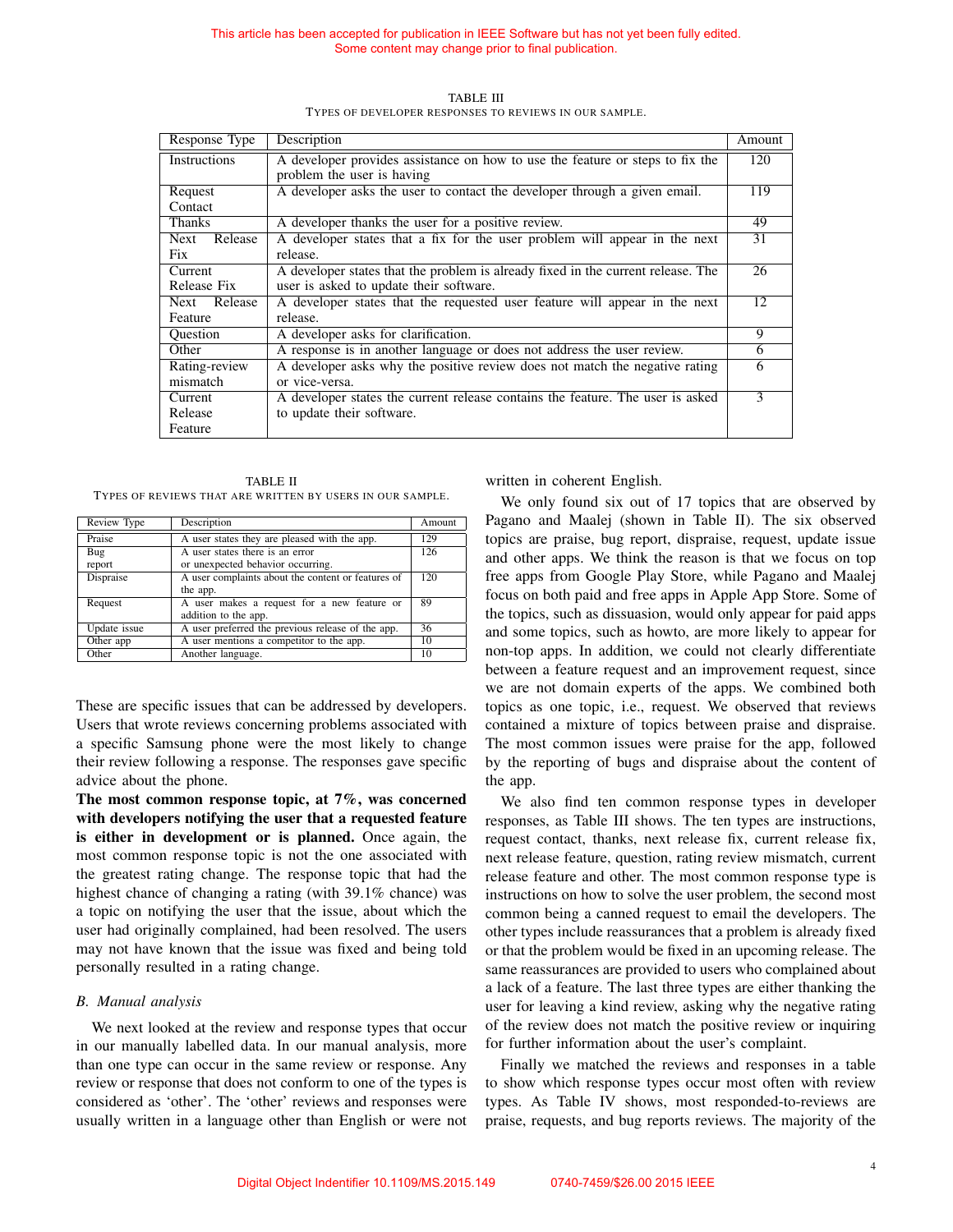responses to these reviews are either direct instructions from the developer on how to solve the problem or the developer asking the user to contact them by email. We find that often a user would leave praise for an app but then either have a request or a minor problem to which the developer would respond.

# VI. THREATS TO VALIDITY

Some threats could potentially limit the validity of our results. We now discuss such threats and how we control or mitigate them.

Construct Validity. We investigate the issues raised in reviews using LDA. LDA may not have optimized results when applied on short text, such as tweets and app reviews. However, prior research has shown that LDA can successfully extract topics from tweets [20]. Since, we manually labelled our dataset of reviews with the different issue types, some reviews may have been incorrectly labelled. To mitigate this threat, we performed this labelling in an iterative manner, went over each review multiple times to ensure correct labelling of the reviews.

Internal Validity. There may be reviews that are spam reviews. To prevent spam in app reviews, Google requires users to log in using their Google Id before reviewing. We believe that the impact of spam reviews is likely minimal, nevertheless, future studies should evaluate the impact of spam reviews on recent research that mines reviews.

Threats to External Validity. The selection of the top apps could bias our results. Given the large number of unsuccessful and spam apps in the store, we feel that our study of top apps is warranted instead of blindly studying all apps. We only studied apps that are free. Paid apps may exhibit different reviewing and developer response patterns in comparison to free apps. However, many paid apps have free versions available to download and there are considerably more free apps than paid apps in the Google Play Store. Moreover, many free apps have in-app purchase features. Such apps need to consider the value of reviews for financial reasons. Future studies should carefully tag apps based on whether they are truly free or not. Unfortunately such information is not easily accessible in an automated fashion.

# VII. CONCLUSION

Most top apps do not respond to reviews, however responding can lead to a positive change in rating. Addressing specific issues and notifying the users that requested features are available are most likely to lead to a change in the review rating.

# **REFERENCES**

- [1] C. Iacob and R. Harrison, "Retrieving and analyzing mobile apps feature requests from online reviews," in *Proceedings of the Tenth International Workshop on Mining Software Repositories*. IEEE Press, 2013, pp. 41–44.
- [2] L. V. Galvis Carreño and K. Winbladh, "Analysis of user comments: an approach for software requirements

evolution," in *Proceedings of the 2013 International Conference on Software Engineering*, ser. ICSE '13. Piscataway, NJ, USA: IEEE Press, 2013, pp. 582–591.

- [3] B. Fu, J. Lin, L. Li, C. Faloutsos, J. Hong, and N. Sadeh, "Why people hate your app: Making sense of user feedback in a mobile app store," in *Proceedings of the 19th ACM SIGKDD International Conference on Knowledge Discovery and Data Mining*, ser. KDD '13. New York, NY, USA: ACM, 2013, pp. 1276–1284.
- [4] N. Chen, J. Lin, S. C. H. Hoi, X. Xiao, and B. Zhang, "Ar-miner: Mining informative reviews for developers from mobile app marketplace," in *Proceedings of the 36th International Conference on Software Engineering*, ser. ICSE 2014. New York, NY, USA: ACM, 2014, pp. 767–778.
- [5] D. Pagano and W. Maalej, "User feedback in the appstore: An empirical study," in *Proceedings of the 21st. IEEE International Requirements Engineering Conference*. IEEE, 2013.
- [6] M. Harman, Y. Jia, and Y. Z. Test, "App store mining and analysis: Msr for app stores," in *Proceedings of the 9th Working Conference on Mining Software Repositories (MSR '12)*, Zurich, Switzerland, 2-3 June 2012.
- [7] H.-W. Kim, H. L. Lee, and J. E. Son, "An exploratory study on the determinants of smartphone app purchase," in *The 11th International DSI and the 16th APDSI Joint Meeting*, Taipei, Taiwan, July 2011.
- [8] S. M. Mudambi and D. Schuff, "What makes a helpful online review? a study of customer reviews on amazon.com," *MIS Quarterly*, vol. 34, no. 1, pp. 185–200, 2010.
- [9] E. Guzman and W. Maalej, "How do users like this feature? a fine grained sentiment analysis of app reviews," in *Proceedings of the 2014 IEEE 22nd InternationalRequirements Engineering Conference (RE)*, Aug 2014, pp. 153–162.
- [10] H. N. Walid Maalej, in *Proceedings of the 23rd IEEE International Requirements Engineering Conference*, 2015, p. to appear. [Online]. Available: https://mobis.informatik.uni-hamburg.de/wp-content/ uploads/2015/06/review classification preprint.pdf
- [11] R. Chandy and H. Gu, "Identifying spam in the ios app store," in *Proceedings of the 2nd Joint WICOW/AIRWeb Workshop on Web Quality*. ACM, 2012, pp. 56–59.
- [12] H. Khalid, E. Shihab, M. Nagappan, and A. Hassan, "What do mobile app users complain about? a study on free ios apps," *IEEE Software*, vol. PP, no. 99, pp. 1–1, 2014.
- [13] V. mobile, "Developer Economics Q1 2014: State of the Developer Nation," Tech. Rep., 05 2014.
- [14] D. Pagano and B. Bruegge, "User involvement in software evolution practice: a case study," in *Proceedings of the 2013 International Conference on Software Engineering*. IEEE Press, 2013, pp. 953–962.
- [15] W. Martin, M. Harman, Y. Jia, F. Sarro, and Y. Zhang, "The app sampling problem for app store mining," in